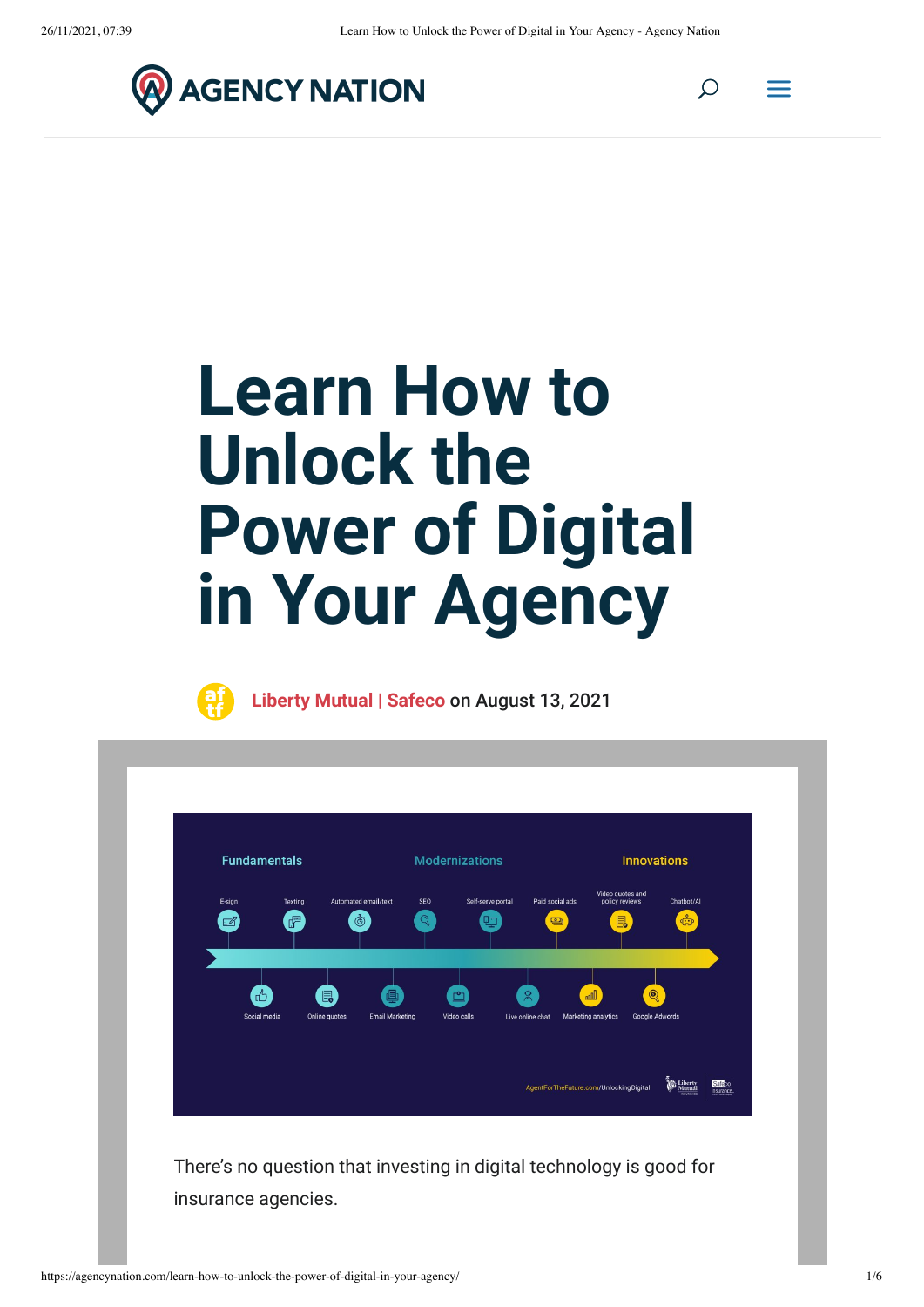According to Liberty Mutual and Safeco's Rise of the Digital Insurance Agency research report, highly digital agencies grow revenue 60% faster than low digital adopters.

Modern consumers also expect great digital experiences from businesses they interact with. According to separate research from Liberty Mutual, 82% of consumers believe a company's digital experience is either somewhat or very important when they are considering doing business. Plus, digital interactions shape how customers experience the business: 68% of consumers reported feeling satisfied after a good digital experience, while 67% reported feeling frustrated after a bad digital experience.

All this points to the importance of investing in digital. But where should agencies begin?

Liberty Mutual and Safeco recently released a new interactive experience designed to help independent insurance agencies navigate digital transformation. The experience is based on the ndings of the Rise of the Digital Agency research, which analyzed more than 20 digital capabilities. Fifteen of those capabilities were plotted into a digital framework and grouped based on complexity – from fundamentals to modernizations to innovations.

Rather than trying to adopt the full range of digital capabilities all at once, the research pointed to the value of laying a foundation of digital tools and tactics which agencies can then optimize and expand upon.

Agencies that are just beginning their digital journey should start with fundamentals, including capabilities such as social media, texting and online quotes.

Those who have mastered fundamentals can build upon their digital capabilities with modernizations such as SEO, self-service portals and live online chat.

And agencies that are further along the digital transformation path can invest in innovations such as paid social ads, video quotes and policy reviews and AI chatbots.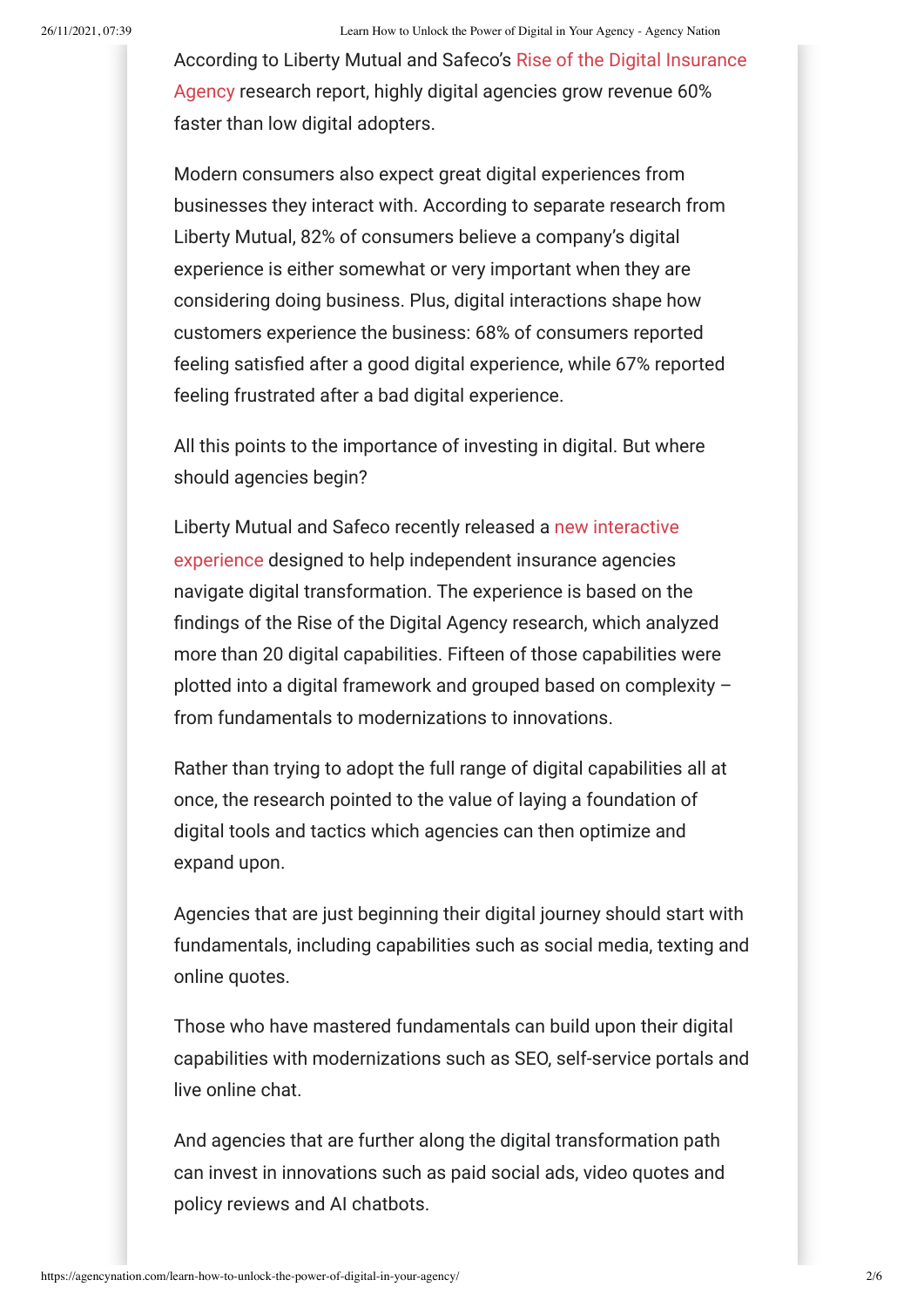In the new interactive experience on AgentForTheFuture.com, independent agents can take a three-minute assessment to find where their agency lands on this framework, receive customized recommendations on their next best steps and explore curated content on how to strategically implement digital.

Visit AgentForTheFuture.com to take the assessment and explore the framework.



### Liberty Mutual | Safeco

We exist to help independent agents succeed. On Agent for the Future™, we share actionable insights, practical advice and agency success stories to help agents thrive today and evolve to take advantage of new opportunities in the future.

www.agentforthefuture.com



4 BACK TO ARTICLES

Search

### **Categories**

Agency Success

Industry News

Insurance Business

Insurance Marketing

Insurance Sales

**InsurTech**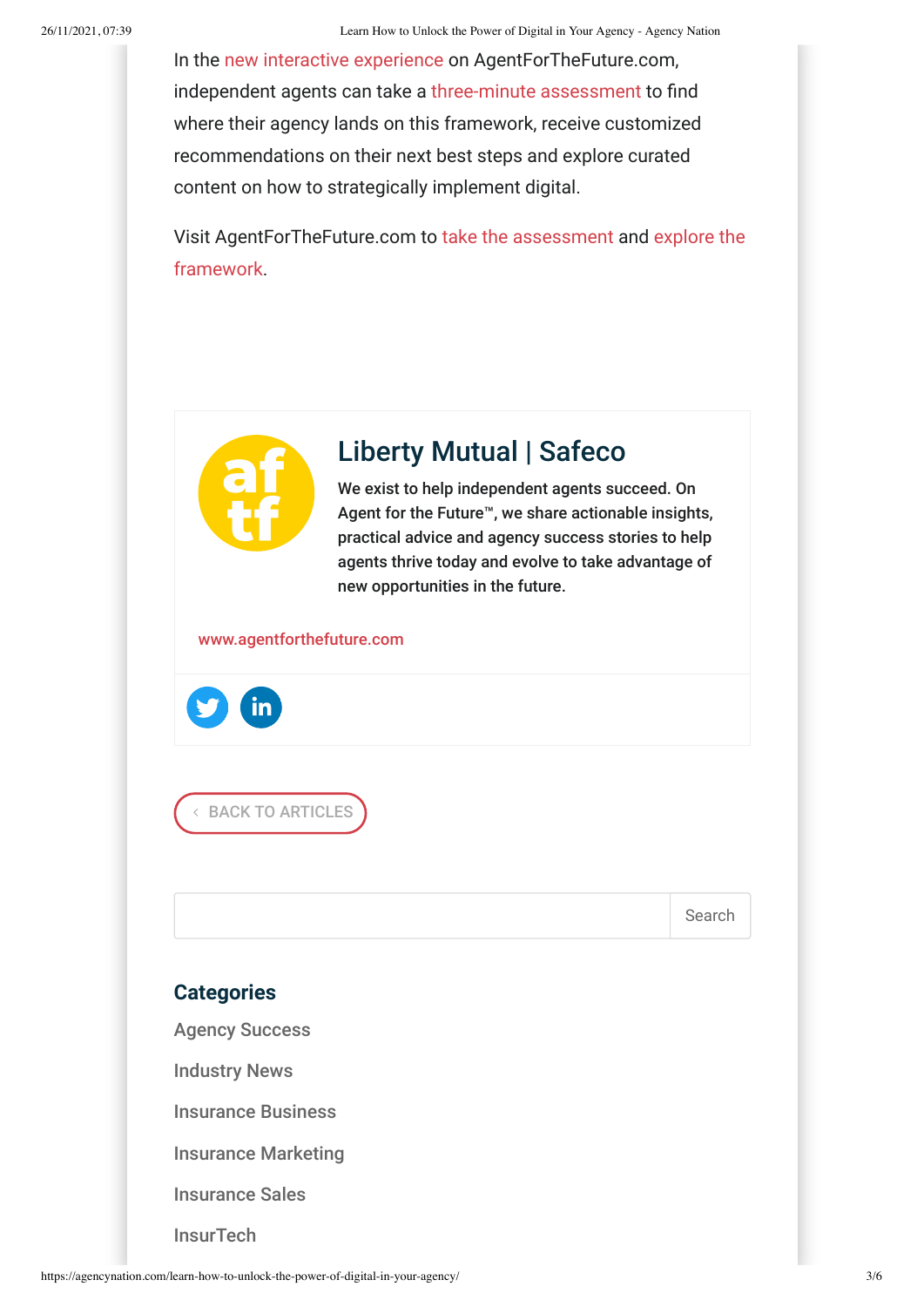Career



## **Insurance** talent you can trust.





Agency-Insurer **Connectivity Trends** to Help Inform Your Digital Strategy

**Get Your Report**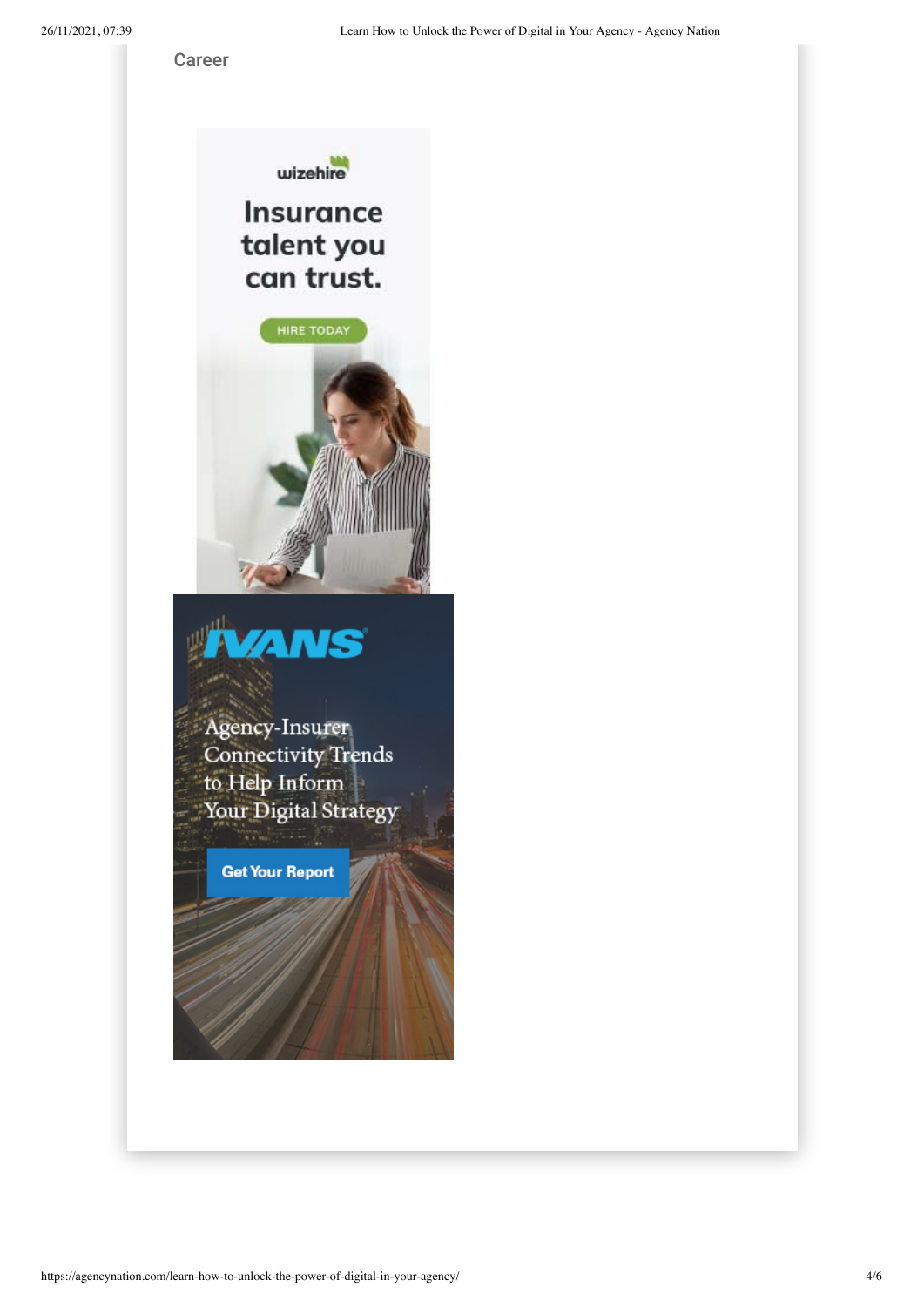# **Get the good stuff**

Get regular hits of insurance inspiration delivered to your inbox.

**Full Name\***

Full name

**Email\***

Email address

**Company**

Company name

**Company Type**

SUBSCRIBE. IT'S FREE!

## **Meet the Nation**

 $\checkmark$